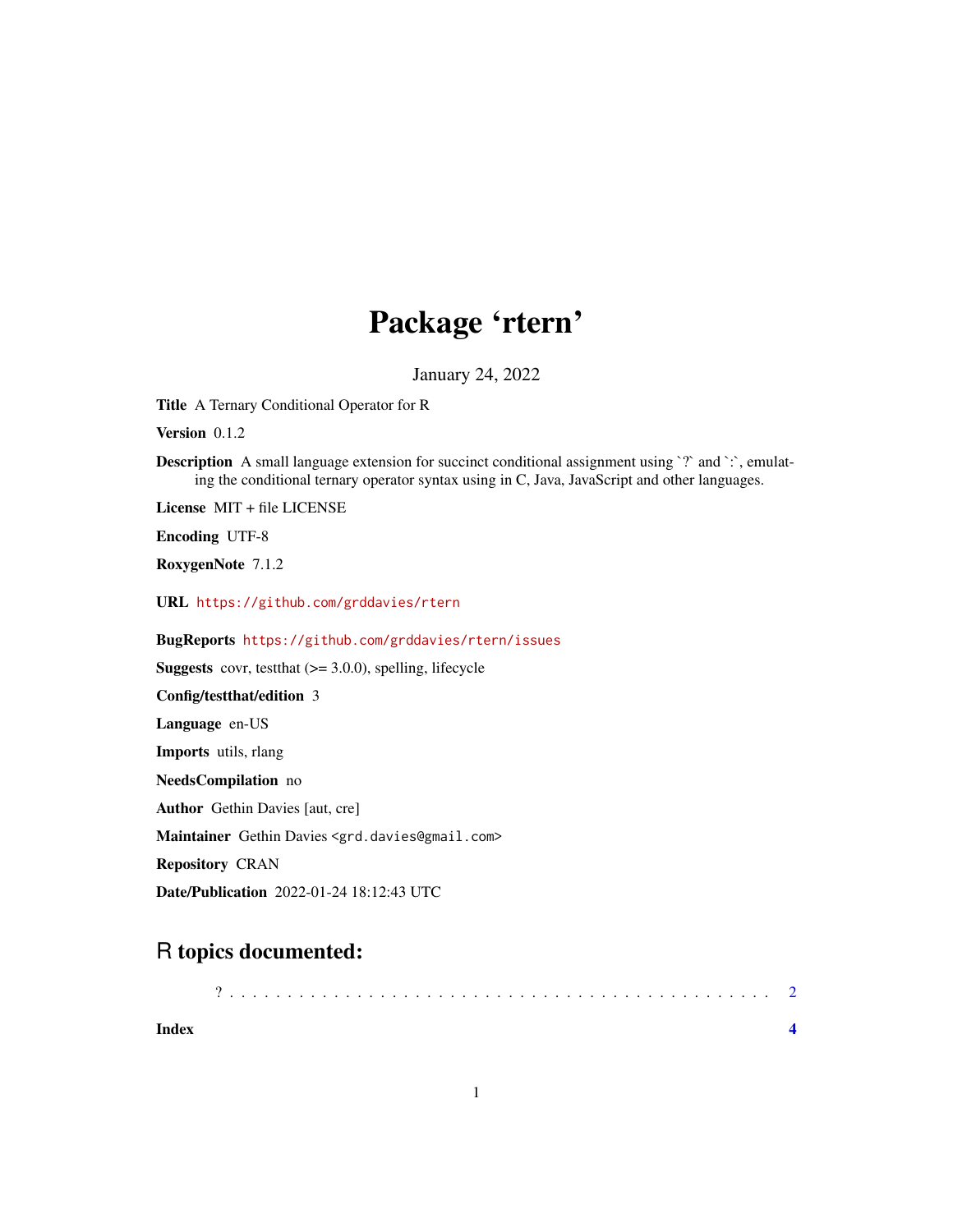#### <span id="page-1-0"></span>Description

#### [Experimental]

? is an in-line if/else operator

#### Usage

lhs ? rhs

#### Arguments

| lhs | A logical expression, vector or matrix.                                    |
|-----|----------------------------------------------------------------------------|
| rhs | A pair of values separated by a colon i.e. value_if_true : value_if_false. |

#### Details

The syntax for ? is as follows:

condition ? value\_if\_true : value\_if\_false

The condition is evaluated TRUE or FALSE as a Boolean expression. On the basis of the evaluation of the Boolean condition, the entire expression returns value\_if\_true if condition is true, but value\_if\_false otherwise. In the case where the condition is a vector/matrix of Boolean values, the function returns a vector/matrix where each element is either value\_if\_true or value\_if\_false based on the truthiness of the elements of the object on the left-hand side. In these cases the behaviour of ? mimics [ifelse.](#page-0-0)

Who has time for if/else?

#### Value

One of the values in rhs, depending on the truthiness of lhs.

#### Examples

```
# Conditional evaluation
4 > 3 ? "it_was_true":"it_was_false"
# > "it_was_true"
FALSE ? "it_was_true":"it_was_false"
# > "it_was_false"
# Vectorised evaluation
c(4, 2) < 3 ? "it_was_true":"it_was_false"
# > "it_was_false" "it_was_true"
# Conditional assignment with `<-`
```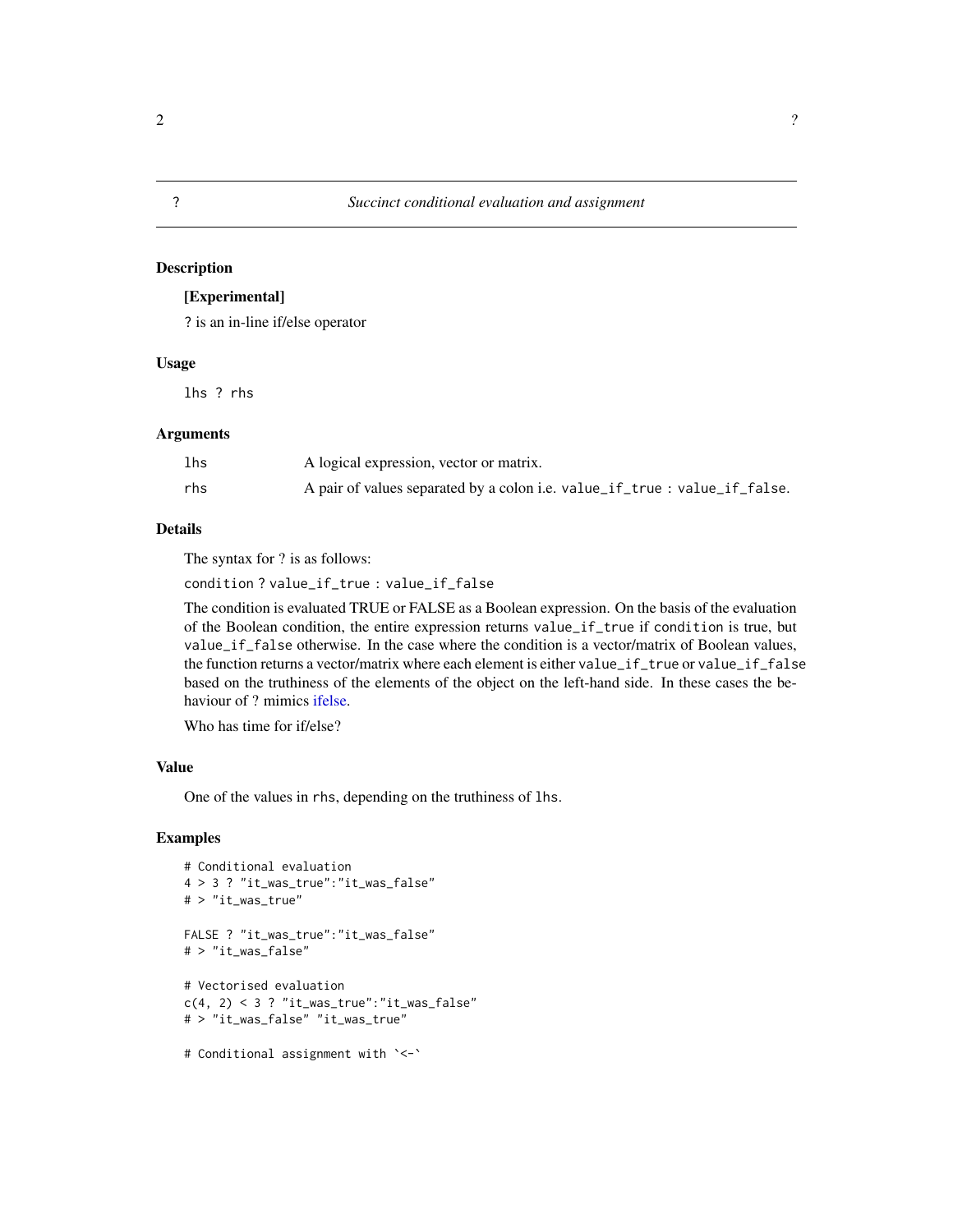```
x <- 4 > 3 ? "it_was_true":"it_was_false"
x
# > "it_was_true"
# Conditional assignment with `=`
y \le -3 > 4 ? "it_was_true":"it_was_false"
y
# > "it_was_false"
# Chaining `?` statements
z <- FALSE ? "true":(FALSE ? "false,true":(TRUE ? "false,false,true":"all false"))
z
# > "false, false, true"
```
<sup>2</sup> 3